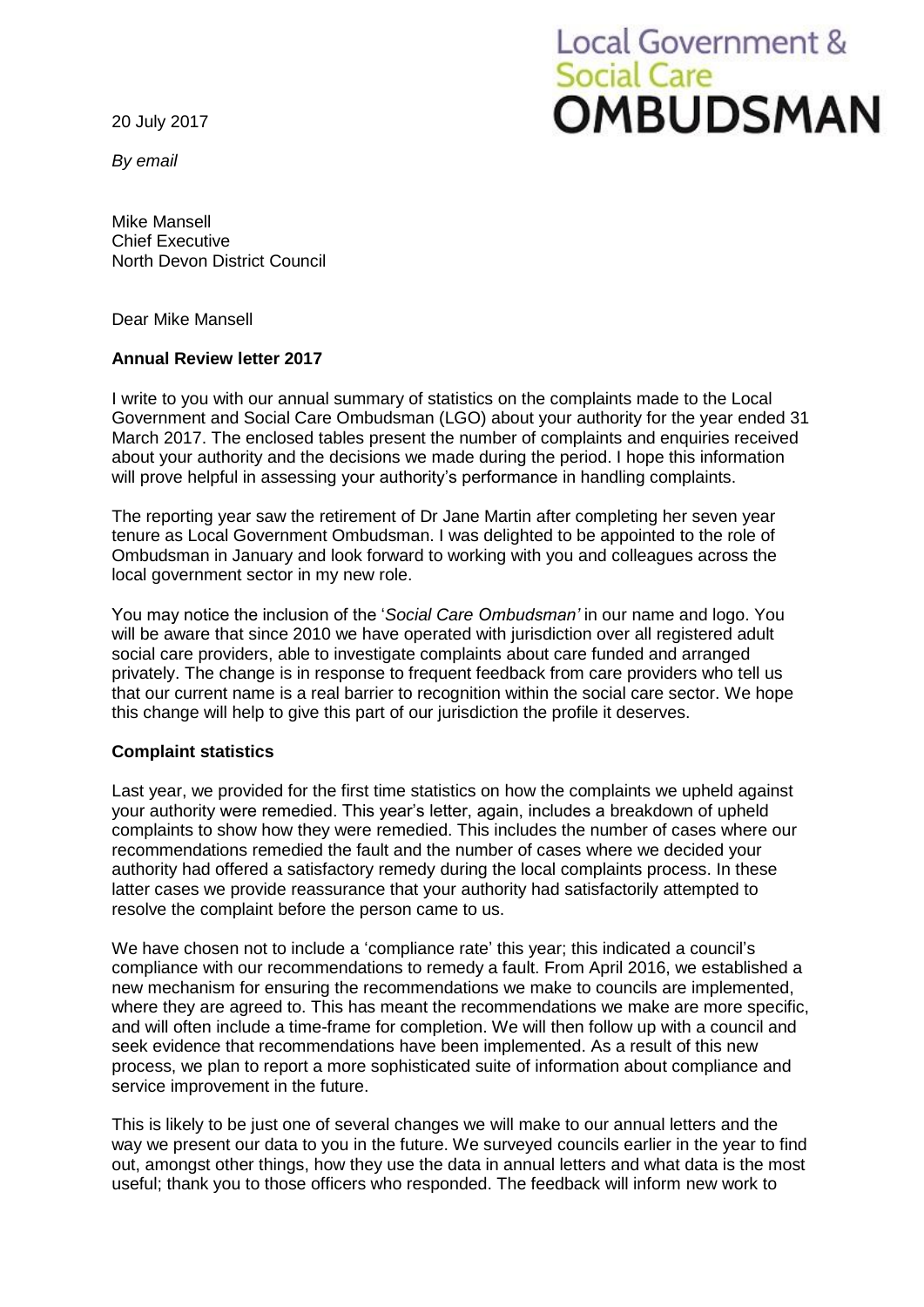provide you, your officers and elected members, and members of the public, with more meaningful data that allows for more effective scrutiny and easier comparison with other councils. We will keep in touch with you as this work progresses.

I want to emphasise that the statistics in this letter comprise the data we hold, and may not necessarily align with the data your authority holds. For example, our numbers include enquiries from people we signpost back to the authority, but who may never contact you.

In line with usual practice, we are publishing our annual data for all authorities on our website. The aim of this is to be transparent and provide information that aids the scrutiny of local services.

#### **The statutory duty to report Ombudsman findings and recommendations**

As you will no doubt be aware, there is duty under section 5(2) of the Local Government and Housing Act 1989 for your Monitoring Officer to prepare a formal report to the council where it appears that the authority, or any part of it, has acted or is likely to act in such a manner as to constitute maladministration or service failure, and where the LGO has conducted an investigation in relation to the matter.

This requirement applies to all Ombudsman complaint decisions, not just those that result in a public report. It is therefore a significant statutory duty that is triggered in most authorities every year following findings of fault by my office. I have received several enquiries from authorities to ask how I expect this duty to be discharged. I thought it would therefore be useful for me to take this opportunity to comment on this responsibility.

I am conscious that authorities have adopted different approaches to respond proportionately to the issues raised in different Ombudsman investigations in a way that best reflects their own local circumstances. I am comfortable with, and supportive of, a flexible approach to how this duty is discharged. I do not seek to impose a proscriptive approach, as long as the Parliamentary intent is fulfilled in some meaningful way and the authority's performance in relation to Ombudsman investigations is properly communicated to elected members.

As a general guide I would suggest:

- Where my office has made findings of maladministration/fault in regard to routine mistakes and service failures, and the authority has agreed to remedy the complaint by implementing the recommendations made following an investigation, I feel that the duty is satisfactorily discharged if the Monitoring Officer makes a periodic report to the council summarising the findings on all upheld complaints over a specific period. In a small authority this may be adequately addressed through an annual report on complaints to members, for example.
- Where an investigation has wider implications for council policy or exposes a more significant finding of maladministration, perhaps because of the scale of the fault or injustice, or the number of people affected, I would expect the Monitoring Officer to consider whether the implications of that investigation should be individually reported to members.
- In the unlikely event that an authority is minded not to comply with my recommendations following a finding of maladministration, I would always expect the Monitoring Officer to report this to members under section five of the Act. This is an exceptional and unusual course of action for any authority to take and should be considered at the highest tier of the authority.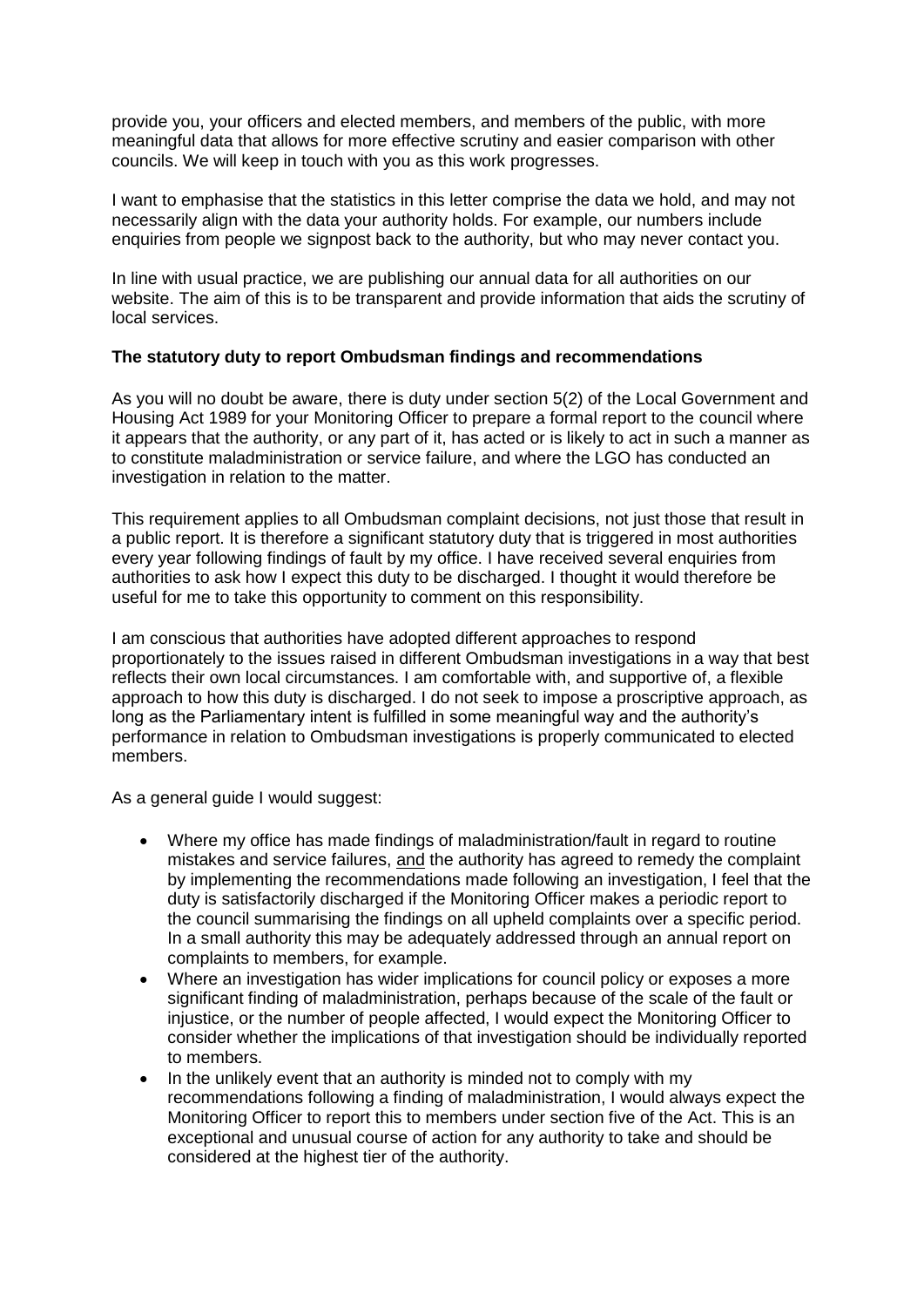The duties set out above in relation to the Local Government and Housing Act 1989 are in addition to, not instead of, the pre-existing duties placed on all authorities in relation to Ombudsman reports under The Local Government Act 1974. Under those provisions, whenever my office issues a formal, public report to your authority you are obliged to lay that report before the council for consideration and respond within three months setting out the action that you have taken, or propose to take, in response to the report.

I know that most local authorities are familiar with these arrangements, but I happy to discuss this further with you or your Monitoring Officer if there is any doubt about how to discharge these duties in future.

#### **Manual for Councils**

We greatly value our relationships with council Complaints Officers, our single contact points at each authority. To support them in their roles, we have published a Manual for Councils, setting out in detail what we do and how we investigate the complaints we receive. When we surveyed Complaints Officers, we were pleased to hear that 73% reported they have found the manual useful.

The manual is a practical resource and reference point for all council staff, not just those working directly with us, and I encourage you to share it widely within your organisation. The manual can be found on our website [www.lgo.org.uk/link-officers](http://www.lgo.org.uk/link-officers)

### **Complaint handling training**

Our training programme is one of the ways we use the outcomes of complaints to promote wider service improvements and learning. We delivered an ambitious programme of 75 courses during the year, training over 800 council staff and more 400 care provider staff. Post-course surveys showed a 92% increase in delegates' confidence in dealing with complaints. To find out more visit [www.lgo.org.uk/training](http://www.lgo.org.uk/training)

We were pleased to deliver a complaint handling course to your staff during the year. I welcome your Council's investment in good complaint handling training and trust the course was valuable.

Yours sincerely

 $\underline{\mu}$ 

Michael King Local Government and Social Care Ombudsman for England Chair, Commission for Local Administration in England